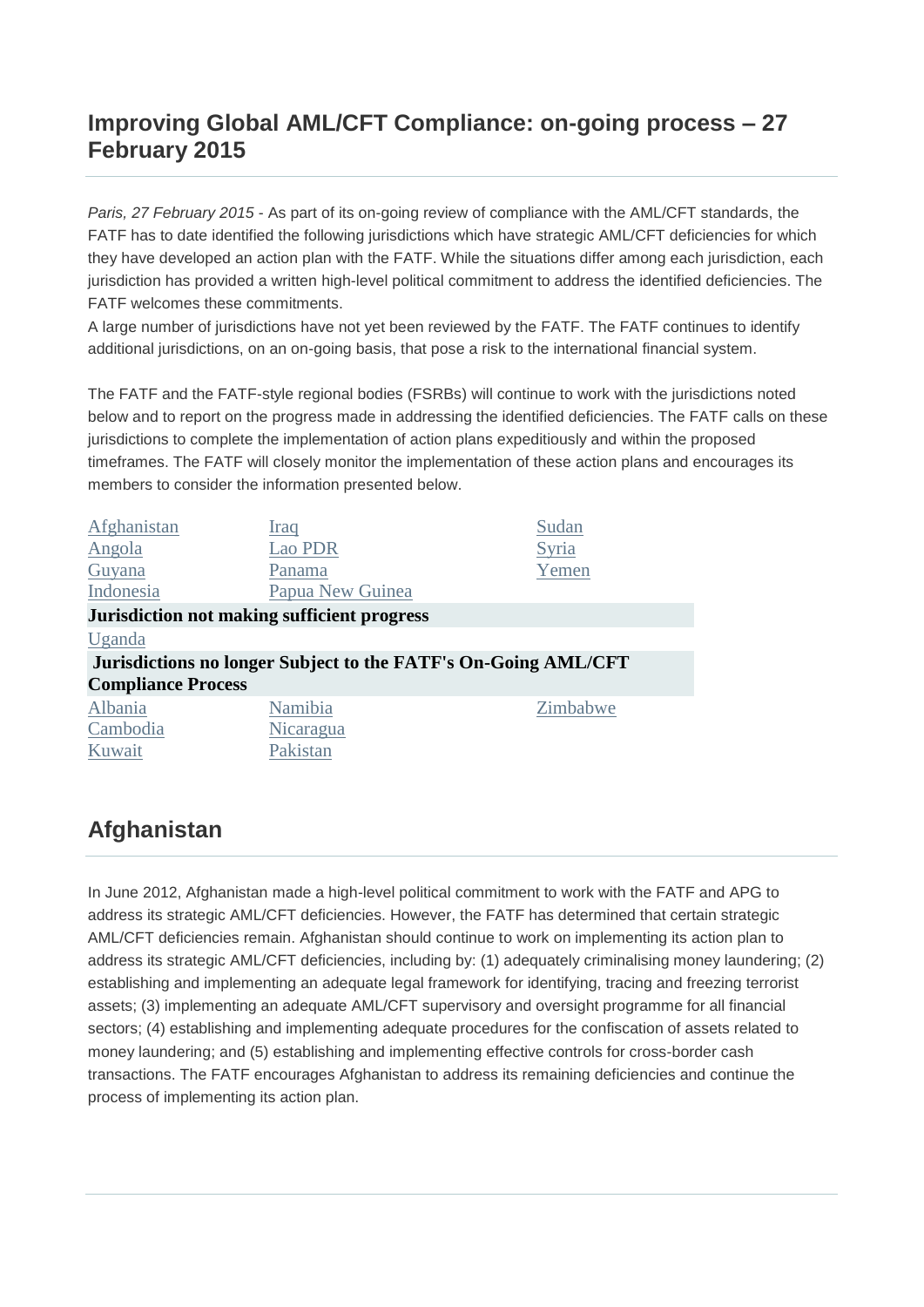### **Angola**

In June 2010 and again in February 2013 in view of its revised action plan, Angola made a high-level political commitment to work with the FATF and ESAAMLG to address its strategic AML/CFT deficiencies. However the FATF has determined that a strategic AML/CFT deficiency remains. Angola should continue to work on implementing its action plan to address this deficiency by ensuring that appropriate laws and procedures are in place to provide mutual legal assistance. The FATF encourages Angola to address its remaining deficiency and continue the process of implementing its action plan.

## **Guyana**

In October 2014, Guyana made a high-level political commitment to work with the FATF and CFATF to address its strategic AML/CFT deficiencies. However, the FATF has determined that certain strategic deficiencies remain. Guyana should continue to work on implementing its action plan to address these deficiencies, including by: (1) adequately criminalising money laundering and terrorist financing; (2) establishing and implementing adequate procedures for the confiscation of assets related to money laundering; (3) establishing and implementing an adequate legal framework for identifying, tracing and freezing terrorist assets; (4) establishing a fully operational and effectively functioning financial intelligence unit; (5) establishing effective measures for customer due diligence and enhancing financial transparency; (6) strengthening suspicious transaction reporting requirements; and (7) implementing an adequate supervisory framework. The FATF encourages Guyana to address its remaining deficiencies and continue the process of implementing its action plan.

### **Indonesia**

Since February 2010, when Indonesia made a high-level political commitment to work with the FATF and APG to address its strategic AML/CFT deficiencies, Indonesia has made significant progress to improve its AML/CFT regime. Indonesia has substantially addressed its action plan at a technical level, including by: (1) adequately criminalising money laundering and terrorist financing; (2) establishing adequate procedures to identify and freeze terrorist assets; and (3) enacting laws or other instruments to fully implement the 1999 International Convention for the Suppression of Financing of Terrorism. The FATF will conduct an on-site visit to confirm that the process of implementing the required reforms and actions is underway to address deficiencies previously identified by the FATF.

### **Iraq**

In October 2013, Iraq made a high-level political commitment to work with the FATF and MENAFATF to address its strategic AML/CFT deficiencies. However, the FATF has determined that certain strategic AML/CFT deficiencies remain. Iraq should continue to work on implementing its action plan to address these deficiencies, including by: (1) adequately criminalising money laundering and terrorist financing; (2) establishing and implementing an adequate legal framework for identifying, tracing and freezing terrorist assets; (3) establishing effective customer due diligence measures; (4) establishing a fully operational and effectively functioning financial intelligence unit; (5) establishing suspicious transaction reporting requirements; and (6) establishing and implementing an adequate AML/CFT supervisory and oversight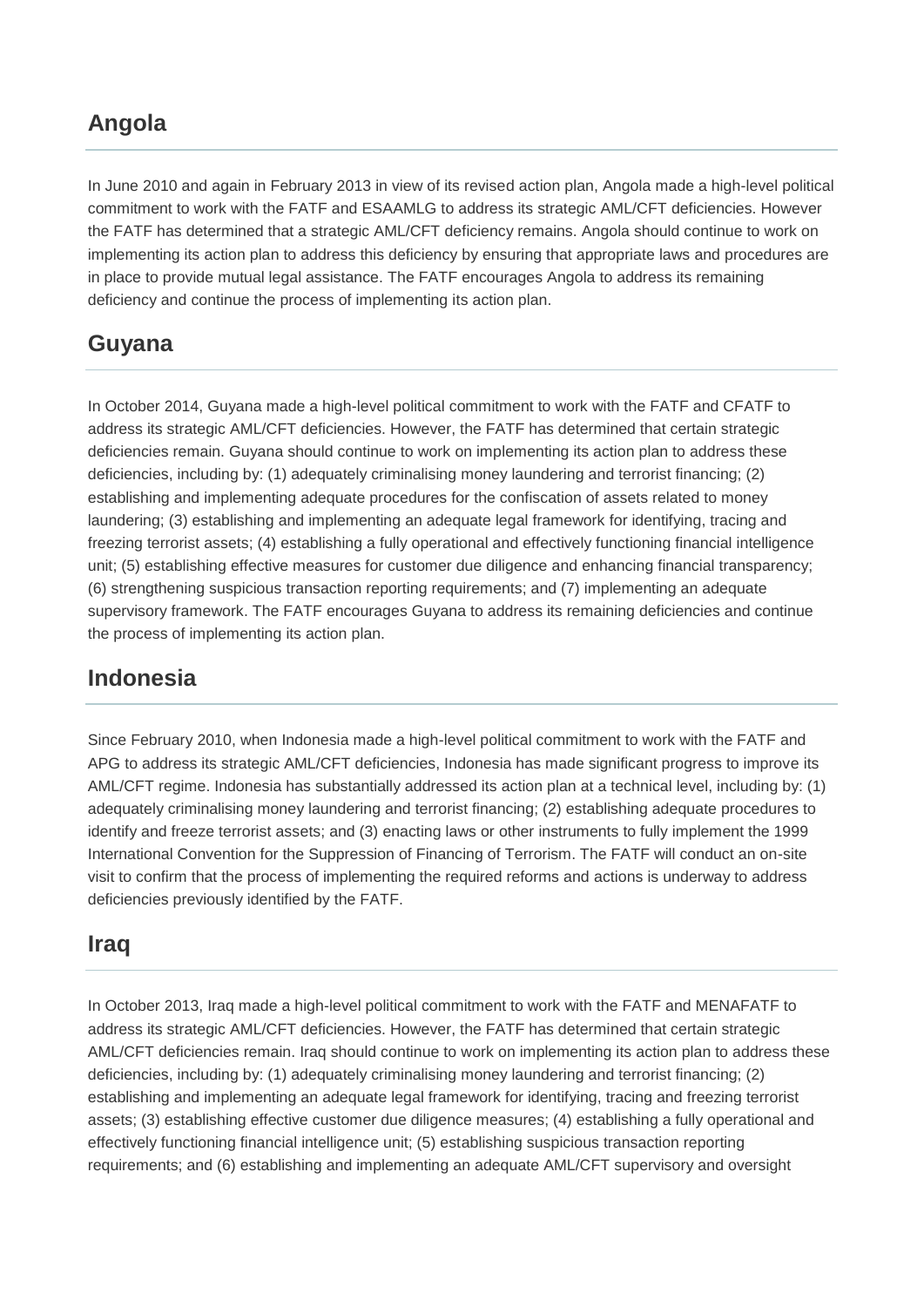programme for all financial sectors. The FATF encourages Iraq to address its remaining deficiencies and continue the process of implementing its action plan.

## **Lao PDR**

In June 2013, the Lao PDR made a high-level political commitment to work with the FATF and APG to address its strategic AML/CFT deficiencies. Since October 2014, the Lao PDR has taken steps towards improving its AML/CFT regime, including by enacting AML/CFT legislation. However, the FATF has determined that certain strategic AML/CFT deficiencies remain. The Lao PDR should continue to work on implementing its action plan to address these deficiencies, including by: (1) adequately criminalising money laundering and terrorist financing; (2) establishing and implementing adequate procedures for the confiscation of assets related to money laundering; (3) establishing and implementing an adequate legal framework for identifying, tracing and freezing terrorist assets; (4) establishing a fully operational and effectively functioning financial intelligence unit; (5) establishing suspicious transaction reporting requirements; (6) implementing an adequate AML/CFT supervisory and oversight programme for all financial sectors; and (7) establishing and implementing effective controls for cross-border currency transactions. The FATF encourages the Lao PDR to address its AML/CFT deficiencies and continue the process of implementing its action plan.

## **Panama**

In June 2014, Panama made a high-level political commitment to work with the FATF and GAFILAT to address its strategic AML/CFT deficiencies. Since October 2014, Panama has taken steps towards improving its AML/CFT regime, including by issuing guidance to reporting entities on filing STRs, improving the capacity of the FIU and issuing regulations on bearer shares. However, the FATF has determined that strategic AML/CFT deficiencies remain. Panama should continue to work on implementing its action plan to address these deficiencies, including by: (1) adequately criminalising money laundering and terrorist financing; (2) establishing and implementing an adequate legal framework for freezing terrorist assets; (3) establishing effective measures for customer due diligence in order to enhance transparency; (4) establishing a fully operational and effectively functioning financial intelligence unit; (5) establishing suspicious transaction reporting requirements for all financial institutions and DNFBPs; and (6) ensuring effective legal mechanisms for international co-operation. The FATF encourages Panama to address its remaining deficiencies and continue the process of implementing its action plan.

# **Papua New Guinea**

In February 2014, Papua New Guinea made a high-level political commitment to work with the FATF and APG to address its strategic AML/CFT deficiencies. However, the FATF has determined that certain strategic AML/CFT deficiencies remain. Papua New Guinea should continue to work on implementing its action plan to address these deficiencies, including by: (1) adequately criminalising money laundering and terrorist financing; (2) establishing and implementing adequate procedures for the confiscation of assets related to money laundering; (3) establishing and implementing an adequate legal framework for identifying, tracing and freezing terrorist assets; (4) establishing a fully operational and effectively functioning financial intelligence unit; (5) establishing suspicious transaction reporting requirements; (6) implementing an adequate AML/CFT supervisory and oversight programme for all financial sectors; and (7) establishing and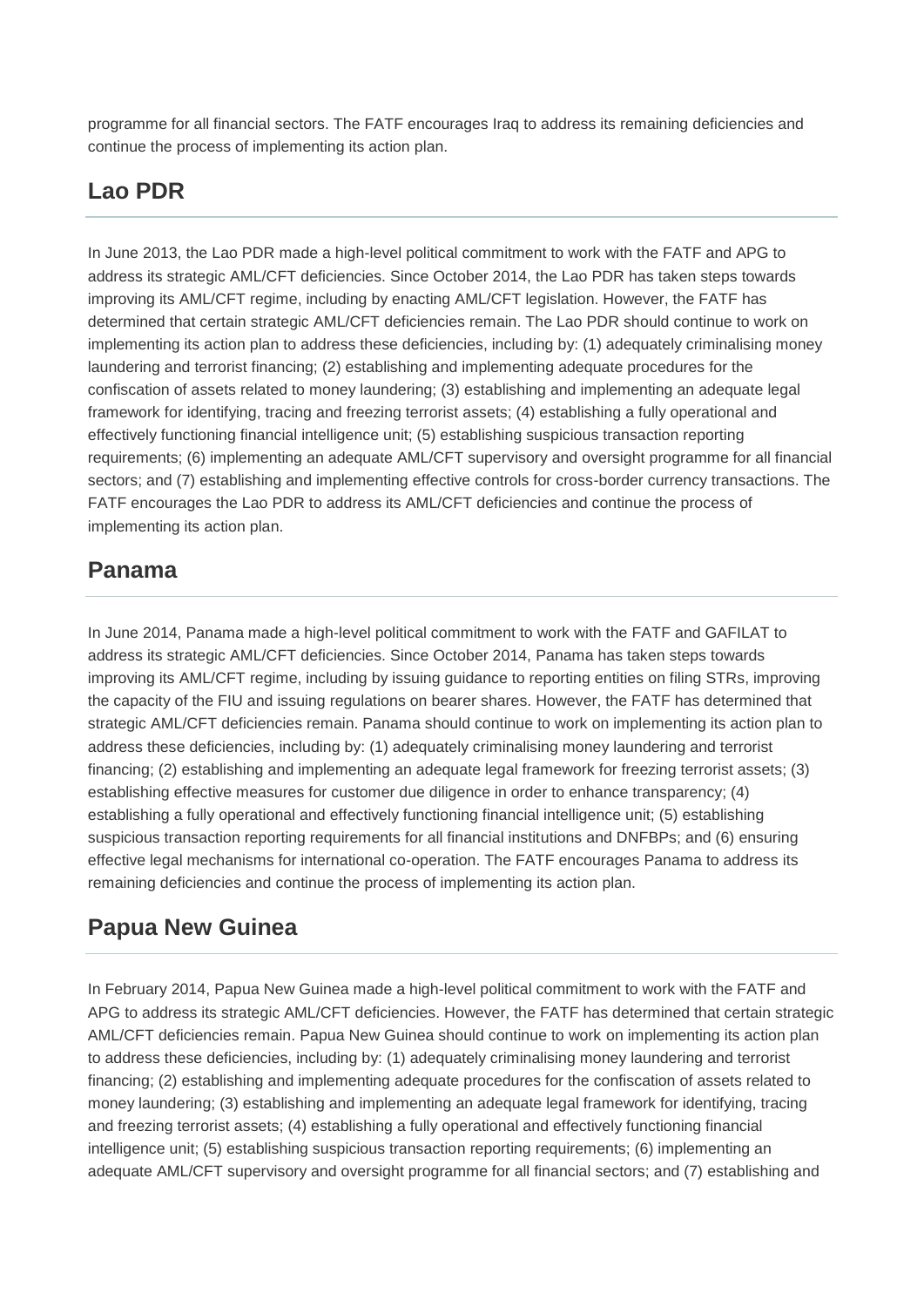implementing effective controls for cross-border currency transactions. The FATF encourages Papua New Guinea to address its remaining deficiencies and continue the process of implementing its action plan.

# **Sudan**

In February 2010 and again in June 2013 in view of its revised action plan, Sudan made a high-level political commitment to work with the FATF and MENAFATF to address its strategic AML/CFT deficiencies. Since October 2014, Sudan has taken steps towards improving its AML/CFT regime, including by issuing customer due diligence circulars and guidelines for mutual legal assistance. However, the FATF has determined that strategic AML/CFT deficiencies remain. Sudan should continue to work on implementing its action plan to address these deficiencies, including by: (1) ensuring implementation of recent procedures established to freeze terrorist assets and (2) ensuring a fully operational and effectively functioning financial intelligence unit. The FATF encourages Sudan to address its remaining deficiencies and continue the process of implementing its action plan.

# **Syria**

Since February 2010, when Syria made a high-level political commitment to work with the FATF and MENAFATF to address its strategic AML/CFT deficiencies, Syria has made progress to improve its AML/CFT regime. In June 2014, the FATF determined that Syria had substantially addressed its action plan at a technical level, including by criminalising terrorist financing and establishing procedures for freezing terrorist assets. While the FATF determined that Syria has completed its action plan agreed upon with the FATF, due to the security situation, the FATF has been unable to conduct an on-site visit to assess whether the process of implementing the required reforms and actions is underway. The FATF will continue to monitor the situation.

# **Yemen**

Since February 2010, when Yemen made a high-level political commitment to work with the FATF and MENAFATF to address its strategic AML/CFT deficiencies, Yemen has made progress to improve its AML/CFT regime. In June 2014, the FATF determined that Yemen had substantially addressed its action plan at a technical level, including by adequately criminalising money laundering and terrorist financing; establishing procedures to identify and freeze terrorist assets; improving its customer due diligence and suspicious transaction reporting requirements; issuing guidance; developing the monitoring and supervisory capacity of the financial sector supervisory authorities and the financial intelligence unit (FIU); and establishing a fully operational and effectively functioning FIU. While the FATF determined that Yemen has completed its action plan agreed upon with the FATF, due to the security situation, the FATF has been unable to conduct an on-site visit to assess whether the process of implementing the required reforms and actions is underway. The FATF will continue to monitor the situation.

# **Jurisdictions not making sufficient progress**

The FATF is not yet satisfied that the following jurisdiction has made sufficient progress on its action plan agreed upon with the FATF. The most significant action plan items and/or the majority of the action plan items have not been addressed. If this jurisdiction does not take sufficient action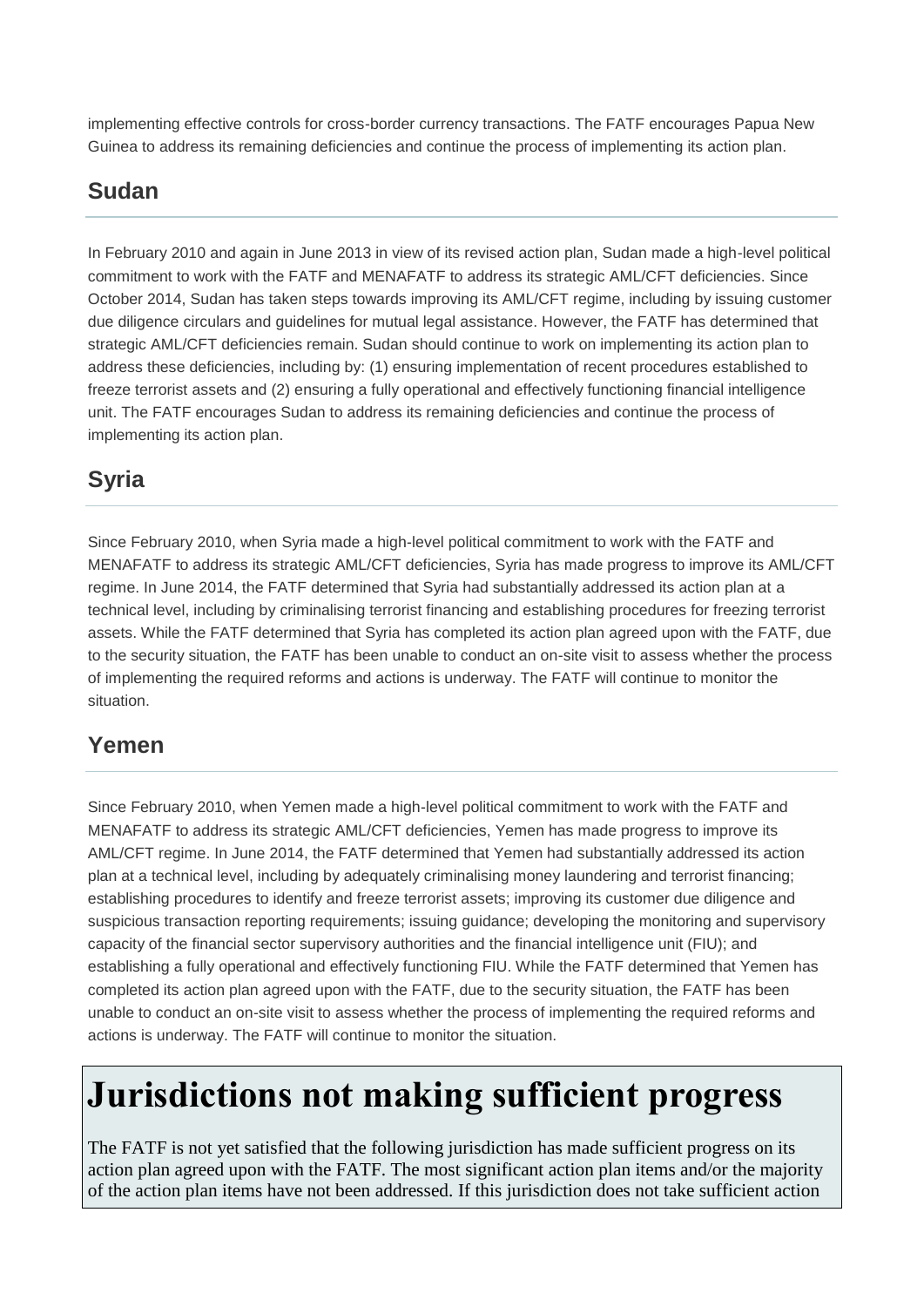to implement significant components of its action plan by June 2015, then the FATF will identify this jurisdiction as being out of compliance with its agreed action plan and will take the additional step of calling upon its members to consider the risks arising from the deficiencies associated with the jurisdiction.

# **Uganda**

Despite Uganda's high-level political commitment to work with the FATF and ESAAMLG to address its strategic AML/CFT deficiencies, the FATF is not yet satisfied that Uganda has made sufficient progress in improving its AML/CFT regime, and certain strategic AML/CFT deficiencies remain. Uganda should continue to work on implementing its action plan to address these deficiencies, including by: (1) adequately criminalising terrorist financing; (2) establishing and implementing an adequate legal framework for identifying, tracing and freezing terrorist assets; (3) ensuring effective record-keeping requirements; (4) establishing a fully operational and effectively functioning financial intelligence unit; (5) ensuring adequate suspicious transaction reporting requirements; (6) ensuring an adequate and effective AML/CFT supervisory and oversight programme for all financial sectors; and (7) ensuring that appropriate laws and procedures are in place with regard to international co-operation for the financial intelligence unit and supervisory authorities. The FATF encourages Uganda to address its remaining AML/CFT deficiencies and continue the process of implementing its action plan.

# **Jurisdictions no Longer Subject to the FATF's On-Going Global AML/CFT Compliance Process**

# **Albania**

The FATF welcomes Albania's significant progress in improving its AML/CFT regime and notes that Albania has established the legal and regulatory framework to meet its commitments in its action plan regarding the strategic deficiencies that the FATF had identified in June 2012. Albania is therefore no longer subject to the FATF's monitoring process under its on-going global AML/CFT compliance process. Albania will work with MONEYVAL as it continues to address the full range of AML/CFT issues identified in its mutual evaluation report.

# **Cambodia**

The FATF welcomes Cambodia's significant progress in improving its AML/CFT regime and notes that Cambodia has established the legal and regulatory framework to meet its commitments in its action plan regarding the strategic deficiencies that the FATF had identified in June 2011. Cambodia is therefore no longer subject to the FATF's monitoring process under its on-going global AML/CFT compliance process. Cambodia will work with APG as it continues to address the full range of AML/CFT issues identified in its mutual evaluation report.

# **Kuwait**

The FATF welcomes Kuwait's significant progress in improving its AML/CFT regime and notes that Kuwait has established the legal and regulatory framework to meet its commitments in its action plan regarding the